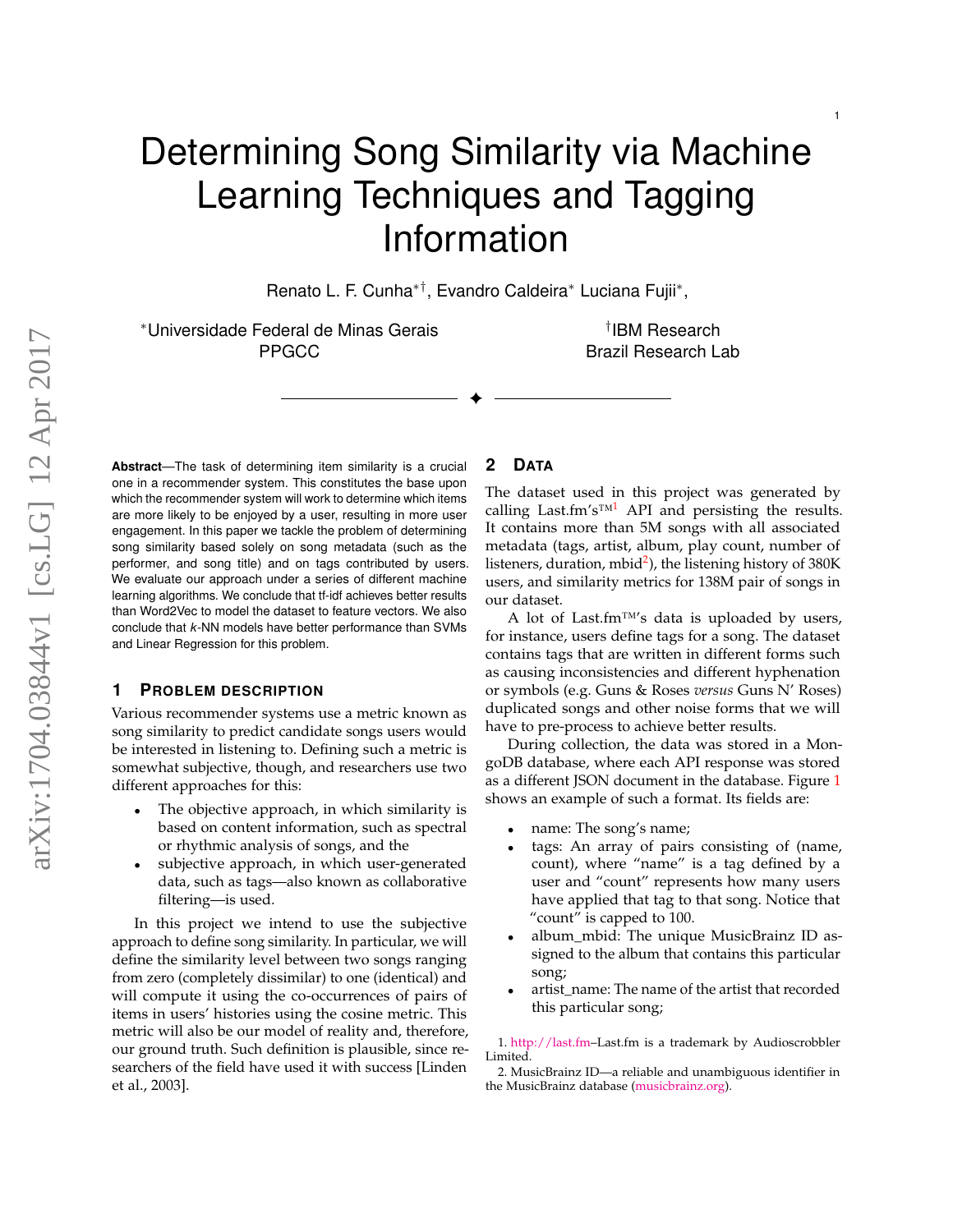```
{
 'name': 'headspin', 'tags': [['idm', 100],
  ['electronic', 54], /* more tags */],
'album_mbid': 'a960877b-0319-48ce-8658-c17b1e0dab9a',
  'artist_name': 'plaid',
  'mbid': '3e34ad31-8fd2-4c6c-95a7-7c1fe2bb3dbf',
  'album_title': 'not for threes',
  'artist_mbid': '7e54d133-2525-4bc0-ae94-65584145a386'
}
```
<span id="page-1-2"></span>Table 1 Examples obtained while doing manual inspection of the generated Word2Vec model.

| word 1              |                 | word 2 similarity                          |
|---------------------|-----------------|--------------------------------------------|
| samba<br>electronic | bossa<br>techno | 0.66213981365716956<br>0.83948800290761028 |
| Vocabulary size     |                 | 1683231                                    |

<span id="page-1-0"></span>Figure 1. Sample output of the last.fm™ API as stored in our database.

- mbid: The song's unique MusicBrainz ID;
- album\_title: The title of the album that contains this song;
- artist\_mbid: The artist's MusicBrainz ID.

Additionally, the computed co-occurrence model was computed between song pairs and stored in a comma-separated file in the format (song1, song2, similarity), which we had to parse to correctly build the similarity graph.

#### <span id="page-1-3"></span>**2.1 Data transformation**

To correctly model the data we needed to process it in different steps: after data collection, we had to extract data from MongoDB<sup>[3](#page-1-1)</sup>, normalize text and integrate the similarity calculations into this data. Data normalization consisted of removing accents and all kinds of special characters from words, replacing numbers with words and converting Unicode characters to the closest latin characters that represented them. All strings in the dataset were normalized; namely: album title, artist name, song name, and tag name. Since MBIDs are unique, those were converted to integers sequentially in the order they appeared.

Once all data was converted, we proceeded to create the feature vectors, which were created with using two different models: Word2Vec and tf-idf, described in the following. We also evaluate the various algorithms by artificially filtering songs with too low similarity: we produced two new datasets, one in which no songs with similarity smaller than  $1\%$  are found, and another in which no songs with similarity smaller than 2.5% are found.

#### *2.1.1 Word2Vec*

Word2Vec [Mikolov et al.](#page-5-1) [\[2013\]](#page-5-1) is a group of models for computing continuous vector representations of words from very large datasets, and is particularly well suited for Natural Language Processing (NLP) tasks, particularly because word vectors are positioned in

<span id="page-1-1"></span>3. Which we learned not always returns all documents matching a query.

the vector space such that words that share common contexts in the corpus are located in proximity to one another in the space. Therefore, we decided it would be appropriate to use such a model for defining feature vectors.

We used all the text columns to construct our Word2Vec model. We created vectors of length 100 and inspected the model manually to see if it was representative of what we expected. Text with multiple words was considered as one word only, for instance, "Rolling Stones" became one word "rollingstones" instead of two separate words "rolling" and "stones". Some similarity examples are shown in Table [1.](#page-1-2)

From the Word2Vec model, we created a feature vector for each song using the weighted average of the tag vectors, where the weight of each tag was its tag count for that song, plus the artist vector with a weight of 100, which is the maximum tag count.

#### *2.1.2 Tf-idf*

We also modeled features using a term frequency–inverse document frequency (Tf-idf) model: we decided to treat each song's set of tags as a different document and constructed a bag-of-words model for the whole dataset, in which each song was a different document. So the feature set now would be the term frequencies of each word.

Since we had many tags, these features had to be, initially, represented as a sparse matrix. We exploited the tag frequency information provided by the last.fm<sup>™</sup> API to build a more correct model: each tag was repeated  $n$  times, where  $n$  is the tag count obtained by the last.fm API.

Also, we tried to increase the weights of less frequent tags by also using the inverse documentfrequency weighting technique. Once the set of features was determined, we applied Single Value Decomposition (SVD) for feature decomposition and dimensionality reduction to go from 5000 features (from the tf-idf model) to 100 (the number of components specified in the SVD).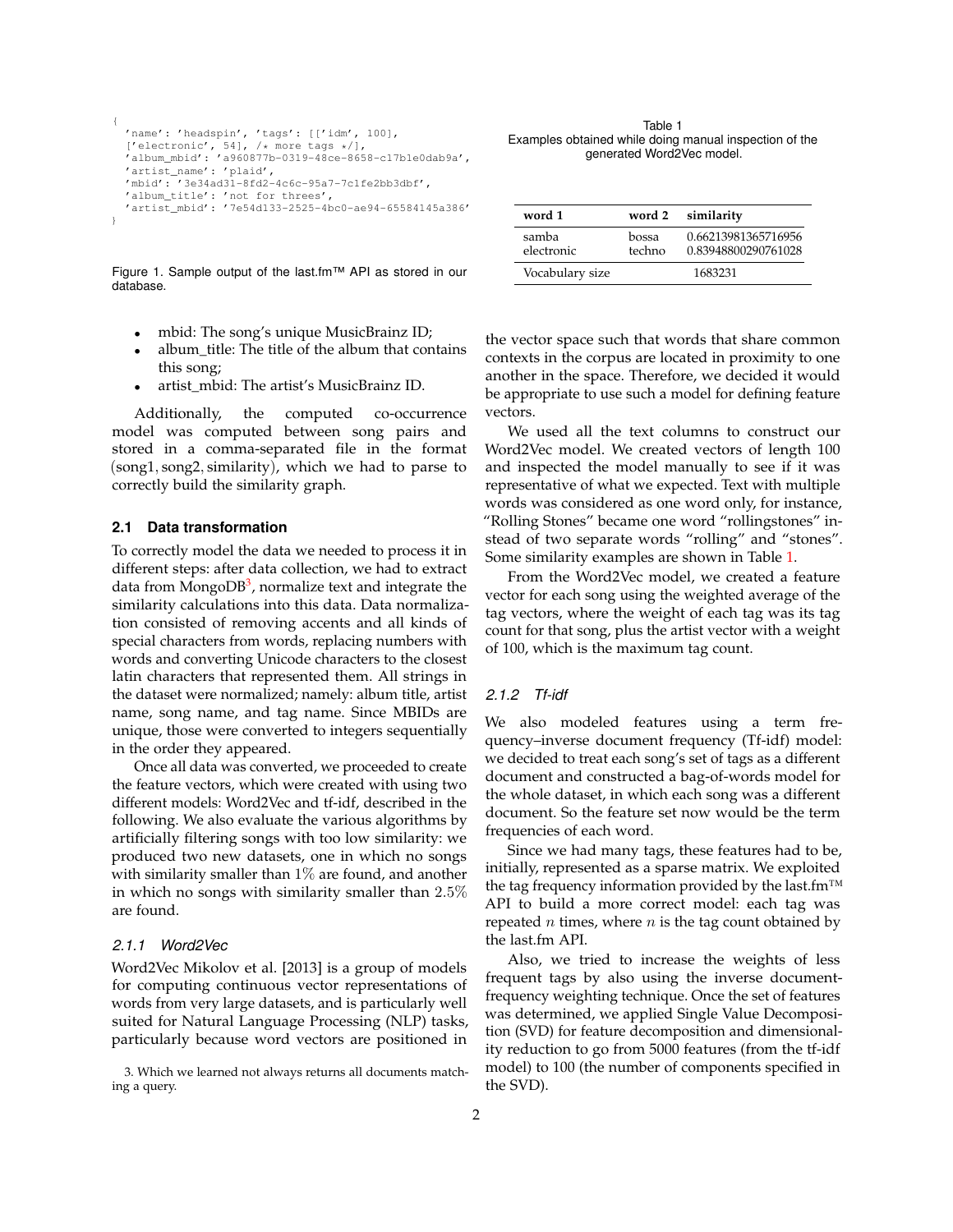#### **2.2 Feature matrix construction**

Since we had too many songs to fit in a reasonablysized computer's RAM, we were forced to work on a subset of all songs. We also had to make sure that the resulting matrix made sense. Therefore, instead of simply slicing the dataset, we constructed an adjacency list graph representation of all the songs for which we had some similarity information. Then, we traversed this graph extracting features to build said matrices. Hence, in the feature matrix we had, for each pair of songs (up to a limit), we had from columns 1 to  $m$ the features from the first song of the pair, and from columns  $m + 1$  to n we had the features of the second song of the pair (where  $m = n/2$  is the number of features of a song). In the  $y$  vector the corresponding line had the similarity value of both songs. When fed into the models, the X matrix was further transformed to have only  $m$  columns by subtracting the first  $m$ columns by the second  $m$  columns.

# **3 METHODOLOGY: PROPOSED SOLUTION & ALGORITHMS**

We want to be able to predict the similarity between two songs when we have no co-occurrence data for them, for instance, for when a new song debuts. We will split the information we have about songs and their similarities item-to-item into training and test sets and will try to find a model that can predict similarity without using user play history. Note that the similarity metric we have right now was computed using only users' history, from which we derived the co-occurrences between songs, but no other metadata.

Figure [2](#page-2-0) outlines how the data flows from last.fm<sup>™</sup>, the transformations we performed and how the features and labels were obtained from the data for training the models.

### **3.1 Algorithms**

We have evaluated our engineered features with the following models: Linear Regression (LR), Support Vec-tor Machines Regression (SVR)<sup>[4](#page-2-1)</sup> [\[Smola and Schölkopf,](#page-5-2) [2004;](#page-5-2) [Gunn et al.,](#page-5-3) [1998\]](#page-5-3), exact and approximate (by means of locality sensitive hashing [\[Andoni and Indyk,](#page-5-4) [2006;](#page-5-4) [Bawa et al.,](#page-5-5) [2005\]](#page-5-5)) *k*-Nearest Neighbors (*k*-NN) with kernel regression [\[Terrell and Scott,](#page-5-6) [1992\]](#page-5-6) to predict new song similarity scores.

Since none of these algorithms work directly with the data returned by the last.fm™ API, we have transformed the data as described in Section [2.1.](#page-1-3)

<span id="page-2-1"></span>4. An adaptation of Support Vector Machines for regression problems.



<span id="page-2-0"></span>Figure 2. Flow of the data using the methodology described in this work.

As aforementioned, we have used the cosine metric to measure the similarity between songs. Therefore, we define the metric here for completeness. Given two vectors  $\vec{x}$  and  $\vec{y}$ , the similarity between them is defined as the function

$$
\text{sim}(\vec{x}, \vec{y}) = \frac{\sum_{i} x_i y_i}{\sqrt{\sum_{i} x_i^2} \sqrt{\sum_{i} y_i^2}}
$$

and, since our feature vectors are composed of nonnegative real numbers and without degenerate cases such as vectors with norm equal to zero, this metric will only return values between zero and one.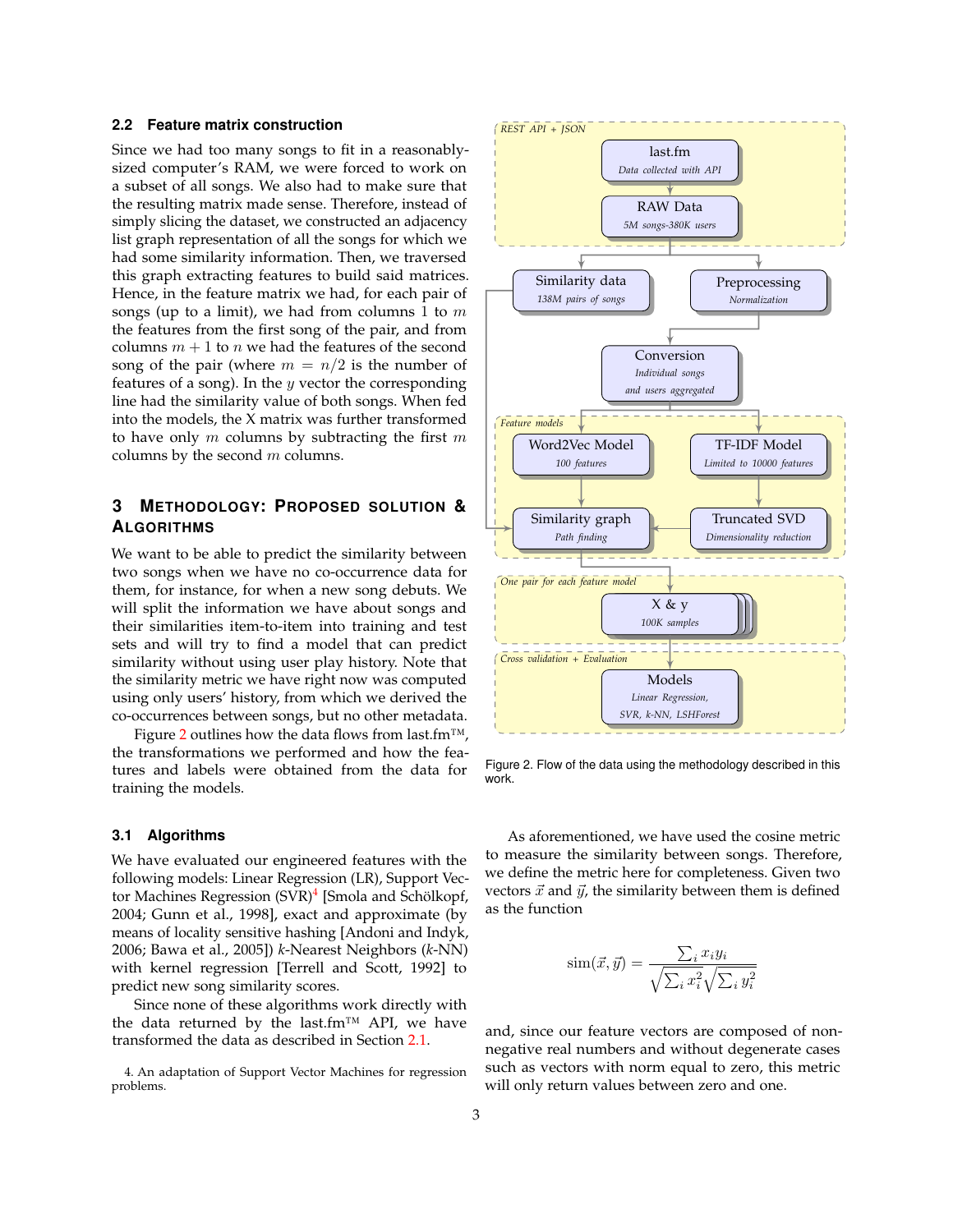#### Table 2

<span id="page-3-0"></span>Effects of feature scaling on the SVM model when executed with the Word2Vec data. Values shown were obtained by running the best cross-validated model against the test set data.

Table 4 Performance of the *k*-NN model with the different models and with different number  $k$  of neighbors. The best model is shown in **bold** face.

|        | No filtering | $R^2$ score<br>similarity $> 0.01$ | similarity $> 0.025$ |
|--------|--------------|------------------------------------|----------------------|
| Raw    | $-27.547$    | $-0.825$                           | $-0.302$             |
| Scaled | $-24.610$    | $-0.764$                           | $-0.170$             |

<span id="page-3-1"></span>Table 3 Effects of feature scaling on the SVM model when executed with the tf-idf model. Values shown were obtained by running the best cross-validated model against the test set data.

|        |              | $R^2$ score         |                      |
|--------|--------------|---------------------|----------------------|
|        | No filtering | similarity $> 0.01$ | similarity $> 0.025$ |
| Raw    | $-13.225$    | $-0.725$            | $-0.164$             |
| Scaled | $-4.566$     | $-0.490$            | $-0.156$             |

#### **3.2 Feature Scaling**

Feature scaling is needed when using SVM models, as can be confirmed by observing Tables [2](#page-3-0) and [3.](#page-3-1) In that table we see the  $R^2$  score of how the model performed in the test set for different filtering values in the features and with raw and scaled ( $\mu = 0$  and  $\sigma^2 = 1$ ). Due to that, we decided to make the whole input have  $\mu = 0$ and  $\sigma^2 = 1$ . The parameters obtained for such scaling were done only over the training set, since in practice we will never have access to the whole dataset. Prior to testing the algorithms, though, we used the same parameters found in the training set to scale the test set.

### **3.3 Support Vector Machine Regression**

We implemented a model that uses SVR for prediction [\[Smola and Schölkopf,](#page-5-2) [2004\]](#page-5-2). The model was crossvalidated to determine the best parameters using a grid selection model. We evaluated linear and Radial Basis Function (RBF) kernels, varying the regularization constant C between the values 1, 10, and 100 and, for the RBF the  $\gamma$  parameter was selected between 0.001 and 0.0001.

#### **3.4** *k***-Nearest Neighbors**

The *k*-NN model is not traditionally a regression model. Therefore, we made a simple adaptation to the algorithm to calculate the similarity between two songs. Once a new query point was submitted, we found the *k* nearest neighbors and, between these neighbors,

|                      | 1 neighbor | $R^2$ score<br>5 neighbors | 10 neighbors |
|----------------------|------------|----------------------------|--------------|
| Word2Vec raw         | 0.061      | 0.273                      | 0.271        |
| Word2Vec $s > 1\%$   | 0.239      | 0.177                      | 0.158        |
| Word2Vec $s > 2.5\%$ | 0.146      | 0.084                      | 0.085        |
| Tf-idf raw           | 0.322      | 0.296                      | 0.410        |
| Tf-idf $s > 1\%$     | 0.166      | 0.251                      | 0.235        |
| Tf-idf $s > 2.5\%$   | 0.202      | 0.155                      | 0.175        |

Table 5 Performance of the linear regression model.

|                      | $R^2$ score | Accuracy             |
|----------------------|-------------|----------------------|
| Word2Vec raw         | $-0.010$    | $0.000 (+/- 0.084)$  |
| Word2Vec $s > 1\%$   | $-0.018$    | $-0.023 (+/- 0.020)$ |
| Word2Vec $s > 2.5\%$ | $-0.014$    | $-0.032 (+/- 0.060)$ |
| Tf-idf raw           | 0.012       | $-0.193 (+/- 0.414)$ |
| Tf-idf $s > 1\%$     | 0.024       | $0.015 (+/- 0.032)$  |
| Tf-idf $s > 2.5\%$   | $-0.005$    | $-0.038 (+/- 0.097)$ |

computed the mean value of them, and that was the predicted value. The intuition between this heuristic is that songs with similar features will tend to have similar scores.

#### **3.5 Linear Regression**

Linear regression is one of the simplest machine learning algorithms that most often than not deliver good results. The algorithm minimizes the residual sum of least squares between the observed responses in the dataset and the responses predicted by linear regression. Due to this simplicity, this is a model that must be evaluated. For if it can explain the data, Occam's razor determines it should be selected as a good model.

#### **3.6 Approximate** *k***-NN with Locality Sensitive Hashing**

Building Locality Sensitive Hashing (LSH) forests [\[Bawa et al.,](#page-5-5) [2005\]](#page-5-5) is an alternative when one is willing to trade accuracy for speed when doing nearest neighbors search. Since we are already implementing *k*-NN, it seems appropriate to evaluate this algorithm as well, especially considering that nearest neighbors search can become slow in problems of high dimensionality. The performance of the LSH models is summarized in Table [6.](#page-4-0)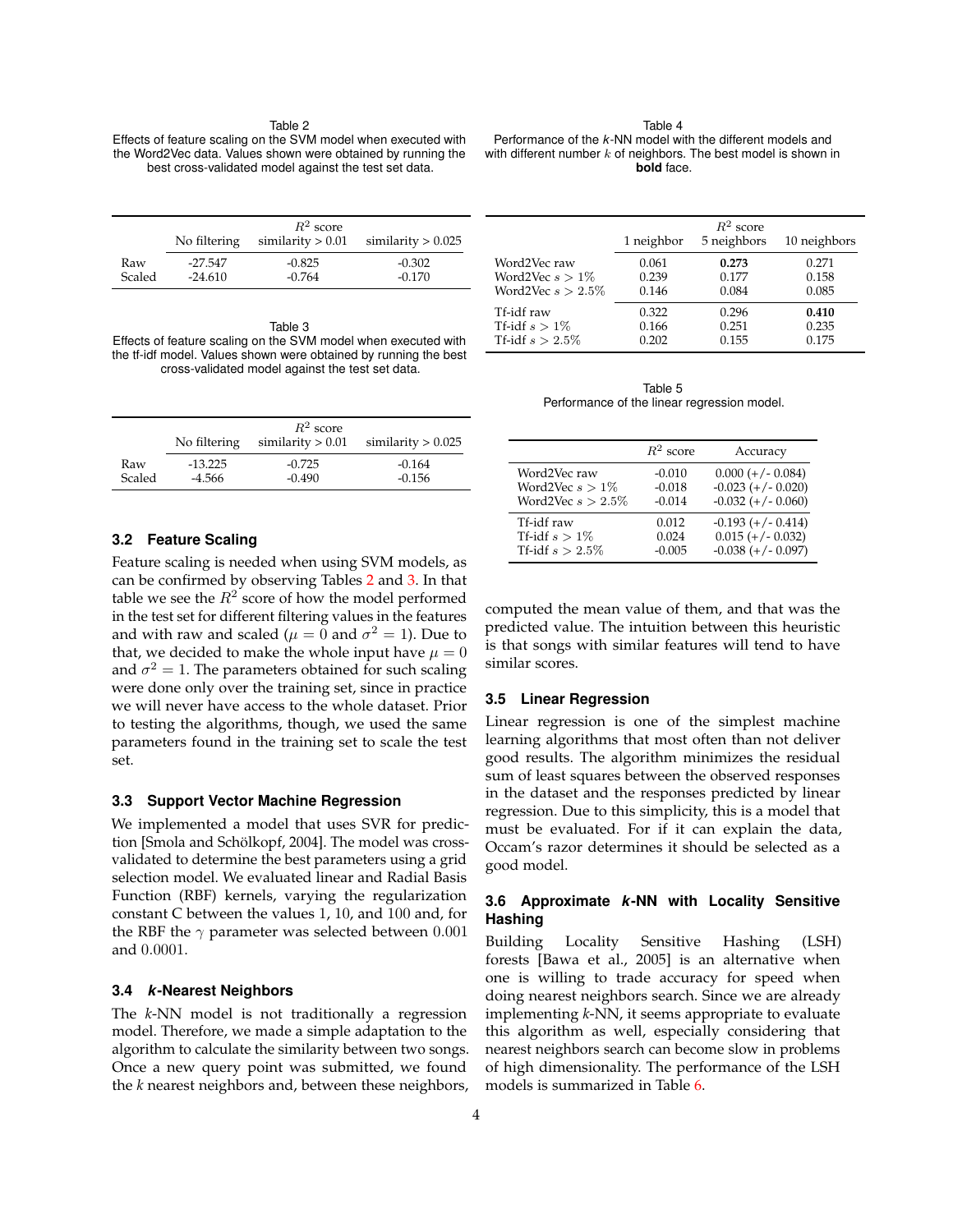#### Table 6

<span id="page-4-0"></span>Performance of the LSH model with the different models and with different number k of neighbors. The best model is shown in **bold** face.

|                      | $R^2$ score             |       |       |
|----------------------|-------------------------|-------|-------|
|                      | for number of neighbors |       |       |
|                      |                         | 5     | 10    |
| Word2Vec raw         | 0.296                   | 0.189 | 0.305 |
| Word2Vec $s > 1\%$   | 0.234                   | 0.133 | 0.167 |
| Word2Vec $s > 2.5\%$ | 0.105                   | 0.096 | 0.069 |
| Tf-idf raw           | $-0.092$                | 0.261 | 0.301 |
| Tf-idf $s > 1\%$     | 0.211                   | 0.172 | 0.154 |
| Tf-idf $s > 2.5\%$   | 0.042                   | 0.097 | 0.074 |

## **4 RELATED WORK**

[Eck et al.](#page-5-7) [\[2008\]](#page-5-7) use a set of boosted classifiers to map audio features onto tags collected from the Web. Due to the nature of their classifier, it uses the objective approach and, therefore, need the actual audio files, which we are not using. [Berenzweig et al.](#page-5-8) [\[2004\]](#page-5-8) survey various music-similarity measures and concludes that measures derived from co-occurrence in personal music collections are the most useful ground truth metrics from those evaluated. [Aucouturier and Pachet](#page-5-9) [\[2002\]](#page-5-9) define a song similarity measure based on the analysis of songs' timbres, and also evaluate their metric. [Johnson](#page-5-10) [\[2014\]](#page-5-10) proposes a matrix factorization method that works well for data with implicit feedback, such as song listening patterns.

## **5 EVALUATION**

We have evaluated our system by sampling the information of 100.000 (a hundred thousand) songs from our dataset. This was needed, since the full dataset wouldn't fit the modest computers we had access to. This set was further divided into two: a training test (which was also used for cross-validation) and a test set, for evaluating the models' final performance.

In the initial phases of this work we had though about using the Root Mean Squared Error (RMSE) function, defined below, for model performance, but recall all similarity values are between zero and one. Therefore, it would be hard to get an intuitive feel of the model performance.

RMSE
$$
(y, \hat{y}) = \sqrt{\frac{\sum_{i=1}^{n} (\hat{y}_i - y_i)^2}{n}}
$$

Because of the previous discussion, we have decided to evaluate our models using the coefficient of determination  $(R^2)$  score. The  $R^2$  score is defined below and its value is 1 when the model can perfectly explain

the data and get only deviate below one. Notice that this allows the score to be negative. Therefore, the more negative the  $R^2$  score, the worse the model. Another advantage of using  $R^2$  is that, by definition, the  $R^2$ score of a predictor that always outputs the mean value of the dataset is zero. From that it follows that models with  $R^2$  values smaller than zero are not that useful.

$$
R^{2}(y, \hat{y}) = 1 - \frac{\sum (y_{i} - \hat{y}_{i})^{2}}{\sum (y_{i} - \bar{y})^{2}}
$$

The results of the evaluation of the various models used in this work are shown in Tables [2](#page-3-0)[–6.](#page-4-0) As can be gathered, the best models were the ones based on the nearest neighbors models. Also, notice that they perform significantly better than the predictor of the mean. More striking is that the best results are found when the raw unfiltered data is used, which is the exact opposite of the observed behavior of the SVR model. The linear model stands between the SVR (the worse) and the *k*-NN models (the best), but it yields values too close to 0 to be particularly useful, and a predictor that predicts the mean value of the data might be better.

## **6 CONCLUSION**

We have explored machine learning techniques for learning similarity between songs. Particularly, we explored two different methods from the NLP field for building feature matrices that were fed into the algorithms. Of these two methods, the tf-idf one seems to give better results while also executing faster than the Word2Vec one. We also selected models by means of cross-validation, splitting the data into a training and testing set, saving the testing set only for the final evaluation.

About the learning algorithms themselves, it is interesting to notice that an algorithm that generally performs very well in classification tasks (SVR) had the worst performance with our dataset. More interesting is that a relatively simple algorithm (*k*-NN) that computes the mean of the query point's neighbors had performance *much* better than not only than the other algorithms, but also of the estimator based on the mean (with  $R^2$  score zero).

## **7 LESSONS LEARNED**

Most of the effort in preparing this paper was done in understanding and adapting inconsistencies in the data obtained from the last.fm™ API. Also, although data is abundant, and even though this is probably not considered big data, the data is big enough to not fit in commodity computers. Still, the lessons learned in this work allow for one approach for building the base of recommendation systems.